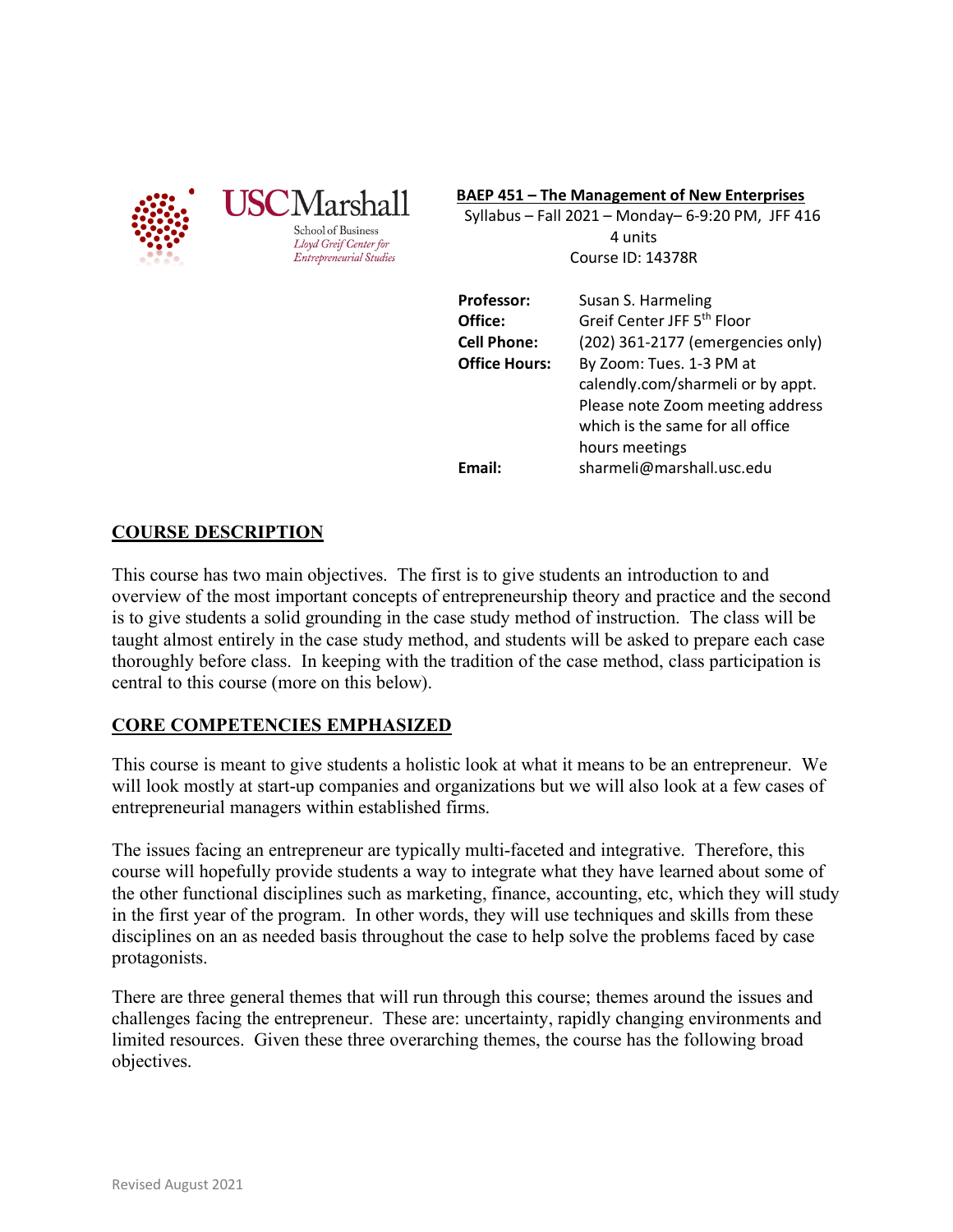- 1) *The course will get you thinking about the broad, multi-faceted challenges that entrepreneurs face*: As opposed to managers in established firms who operate under relatively well-defined "rules of engagement," entrepreneurs face constant uncertainty and are routinely asked to make decisions with no clearly defined boundaries, parameters or obvious "right answers." The cases we will look at have been chosen with an eye to exposing students to the broad range of decisions and challenges entrepreneurs face in an environment of relentless uncertainty.
- 2) *The course will help you to better understand the broad range of settings, organizations and environments in which entrepreneurs operate*: Entrepreneurs are often thought of as "small businessmen" or "get-rich-quick tycoons" (particularly in popular media portrayals). This course is meant to expose students to the practice of entrepreneurship in various settings, organizations and environments. We will look at start-ups and established organizations, non-profits and public companies, small businesses and large ones.
- *3) The course will help you think about how entrepreneurs marshal resources, financial and other, to start and grow their businesses:* Since entrepreneurship is driven by opportunity (and not by resources currently controlled; Stevenson 1983), we will look at how entrepreneurs *do* acquire and channel resources to create and grow their businesses. With only an idea written on a napkin, or perhaps only in their own heads, how do entrepreneurs actually bring their creations to fruition? Where do they get money? How do they create a team? How do they convince others of the merit of their unique ideas? How do they manage regulatory obstacles to business establishment and growth and other external challenges (such as inadequate infrastructure, restrictive banking and lending rules, etc)?
- 4) *The course will help you think about how you might want to integrate entrepreneurship into your own career*: What kind of work have you been doing? What do you want to do in the future? How might you apply entrepreneurial principles in your own life? Are you interested in starting a business? Will you apply some of these principles in the organization where you currently work or during future internships or jobs? Hopefully the materials in the course, our class discussions and the research and writing of your own case study/entrepreneur interview will get you thinking about how you might integrate the main themes of this course into your future career.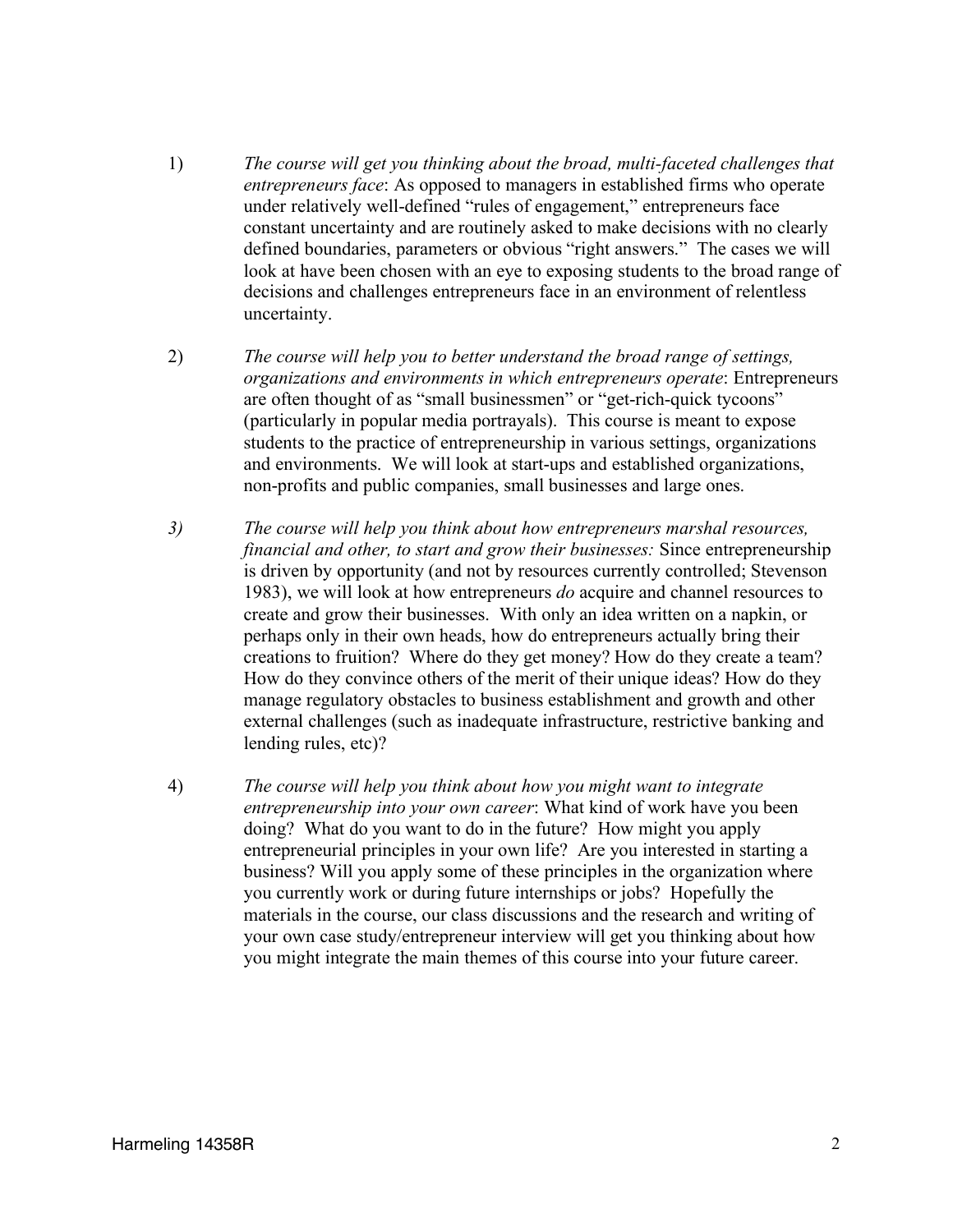# **LEARNING OBJECTIVES**

In this course, you will develop your conceptual and practical knowledge of the role of entrepreneurs and entrepreneurship in our society. After successful completion of the course, students will gain a deeper understanding of the following concepts and topics:

- All the financial aspects of the new venture:
	- o financial ratios,
	- o break-even analysis,
	- o balance sheets,
	- o financing,
	- o cash flow challenges.
- Important concepts in entrepreneurship, such as:
	- o opportunity recognition,
	- o entrepreneurial passion,
	- o failure,
	- o entrepreneurial process of creation
	- o value chain integration.
- The structure and strategy of the new business:
	- o legal structure (LLC's, Sole Prop's, etc)
	- o competitive strategy,
	- o product development cycles,
	- o business plans,
	- o business models,
	- o franchising,
	- o licensing and intellectual property,
	- o putting together a start-up team,
	- o internet strategy,
	- o licenses and permits for the new business.
- Important theories and ideas such as:
	- o effectuation
	- o Maslow's hierarchy
	- o creative destruction
	- o entrepreneurial contingency
	- o serendipity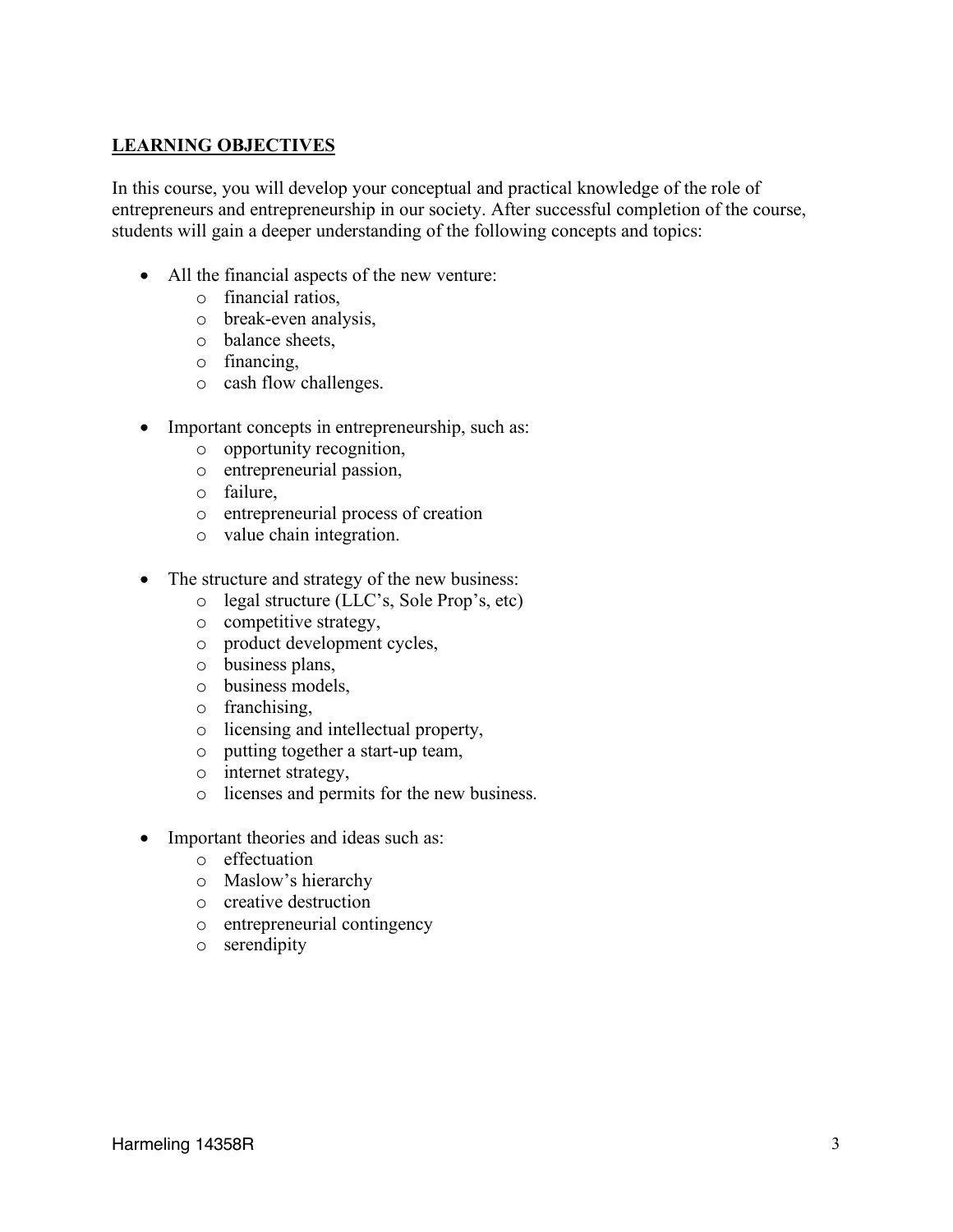# **REQUIRED COURSE MATERIALS**

• Case Packet: ordered through Harvard Business School:

# **https://hbsp.harvard.edu/import/849696**

• Additional materials to be distributed throughout the course on Blackboard—see section on Blackboard below.

# **COURSE NOTES**

## **My responsibilities, your responsibilities, participation and class assignments**

I take my responsibility to my students very seriously and do everything in my power to get to know each of you well. **This is of course far more difficult to do during this challenging pandemic, but I will try my best.** I am happy to meet with you during Zoom office hours, or in person (situation permitting) to discuss any issues, class-related or other, that I can help you with, and to support you in your journey through USC and through life. One of the greatest joys of my life has been the privilege to spend time with so many beautiful, intelligent, thoughtful young people who have their whole lives in front of them. On that note, we do not have very much time with each other over the course of the semester, so I am determined to use it well.

I take a Buddhist approach to my classes, an approach that is influenced by the Vietnamese monk Thich Nhat Han who said, "Life is available only in the present. That is why we should walk in such a way that every step can bring us to the here and the now" and "We have to continue to learn. We have to be open. And we have to be ready to release our knowledge in order to come to a higher understanding of reality." It is in that spirit that I detail both my and your responsibilities here.

### **My responsibilities** in this course are to:

- 1) Show up to every class, on time, and ready to give it my all
- 2) Teach you about some of the most important concepts and practices in entrepreneurship
- 3) Help you to understand a little more about how to best use the one life you have
- 4) Introduce you to (or further your participation in) the case method of instruction which is meant a) to impart interesting, relevant and useful *content* on the topic of entrepreneurship and perhaps more importantly, b) to the greatest extent possible, to improve your critical thinking skills through the Socratic *process* (I will explain more about this during our first class)

# **Your responsibilities** for all classes are to:

- 1) Be engaged and concentrate on what is going on: no distractions, no cell phones, no laptops allowed unless I give further notice
- 2) Complete all assignments and projects and submit them on time
- 3) Participate actively in class discussions, breakout groups and group presentations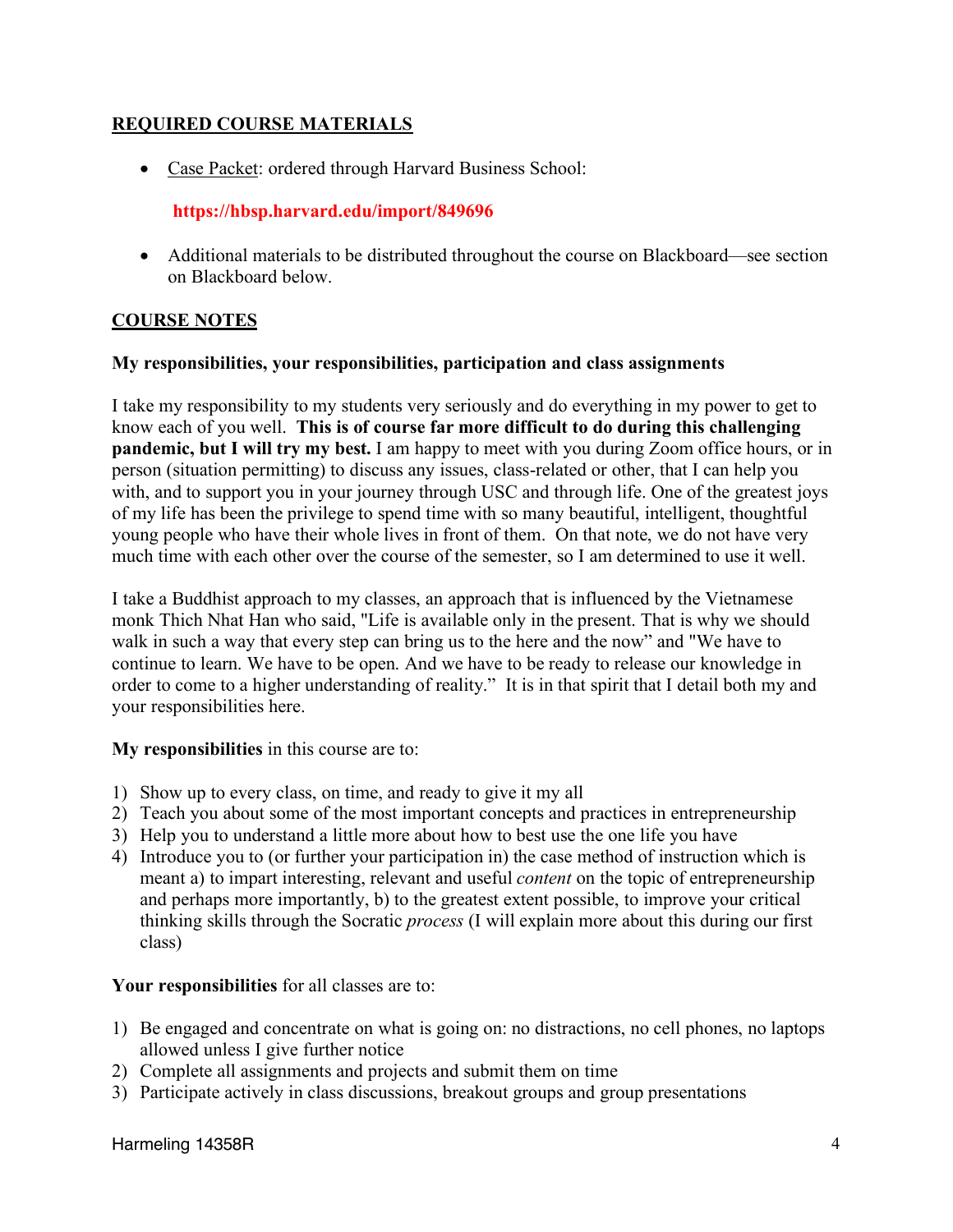# **Participation**

In-class participation will count for 15% of your total grade and is evaluated based on a combination of quality and quantity of your input in class (more on this below). In addition, each submission of pre-class polls, study questions or summaries for the case studies counts for an additional 1% of your grade, meaning the combined percentage of your grade for written and oral analysis of case studies comes to 28%.

With regard to actual in-class contributions, effective participation consists of analyzing, commenting, questioning, discussing and building on others' contributions, *not* repeating others' comments or monopolizing class time. **The reason why I place such a heavy emphasis on class participation is that success in business—and in life for that matter—rests largely on the ability to present one's ideas concisely and persuasively and to effectively and constructively respond to the ideas of others. One of the main goals of this course is to help you develop your skills in this area.** 

**Classes will begin at 6:00 p. m. sharp. Please show up/sign in on time.** As mentioned above, class participation is a critical component of the course and of your learning in general, as we will discuss material and ideas not found in the cases or other readings; in addition, we will undertake numerous inclass exercises and discussions. As a part of the emphasis on successful teamwork, you will be evaluated on your ability to listen to and learn from others. (Please notify me *in advance*, via email, if you will not be able to attend.)

Students are expected to engage actively in classroom conversations – not just with each other, but also with the instructor. Students are also expected to read all assigned materials carefully and thoughtfully, submit thorough answers to study questions for readings be prepared to discuss those materials. **YOU ARE EXPECTED TO REFER TO THE DATA IN THE CASES OR OTHER READINGS/ ASSIGNMENTS TO HELP SUPPORT YOUR ARGUMENTS DURING CLASS, AND THEREFORE YOU ARE EXPECTED TO BRING A HARD COPY OF EACH CASE TO THE CLASS DURING WHICH WE WILL BE DISCUSSING IT.** 

Class participation tends to fall into the following categories:

- **Outstanding**: Student is highly engaged in and prepared for each class session, contributing insightful questions and thoughts.
- **Excellent**: Student is moderately engaged in class, on a periodic basis, and occasionally contributes insightful questions and thoughts.
- **Average**: Student is somewhat engaged in class, contributing periodic questions and thoughts that might repeat content already in play.
- **Below Average**: Student rarely contributes in class.
- **Non-Contributing**: Student does not contribute in class.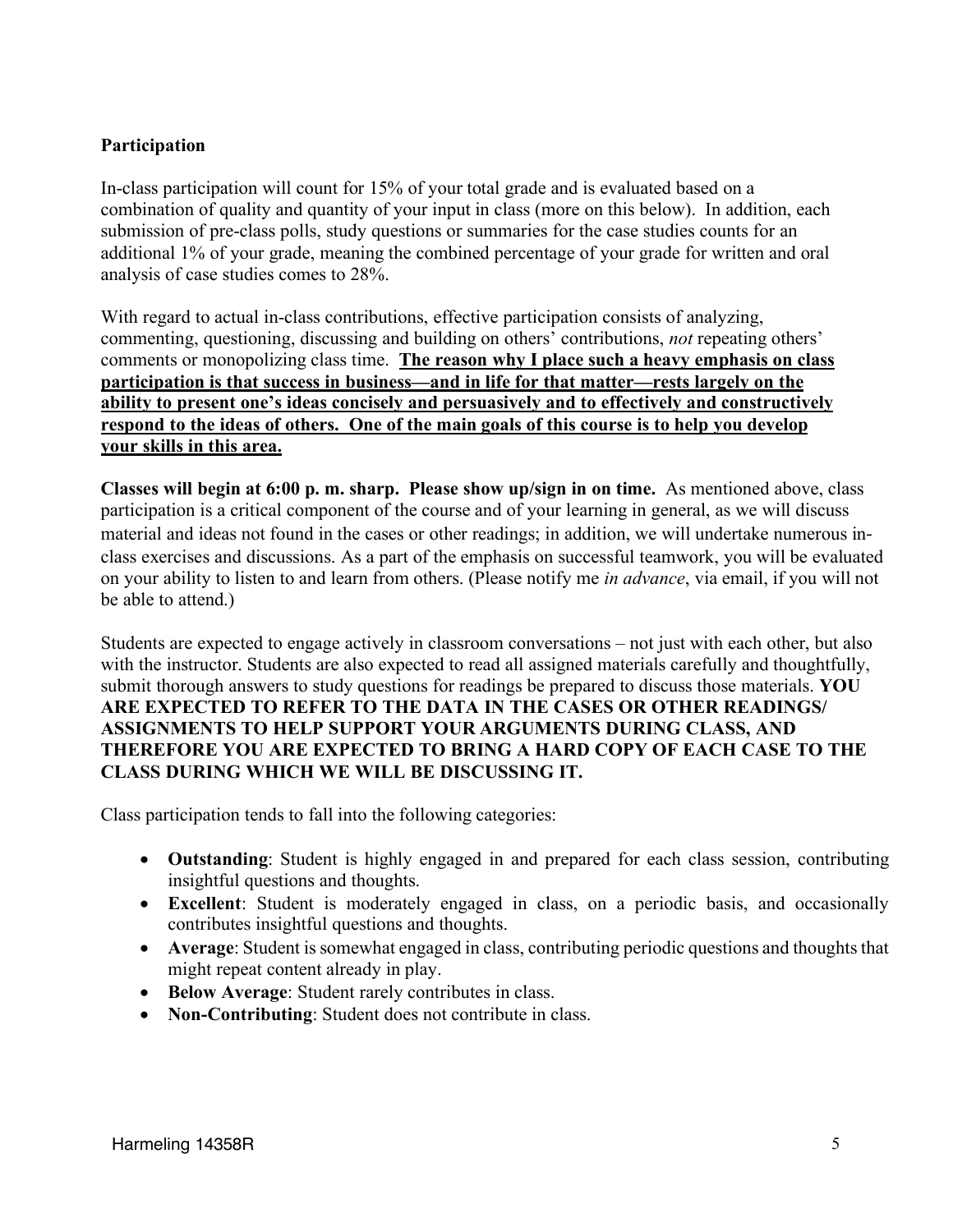# **GRADING DETAIL (also see Assignment Schedule below)**

| <b>Assignment</b>                       | <b>Points</b> | % of Final |
|-----------------------------------------|---------------|------------|
|                                         |               | Grade      |
| In-Class Participation                  | 45            | 15%        |
| Pre-class submissions: pre-class polls, | 39            | 13%        |
| study questions, case summaries and     |               |            |
| individual selfies                      |               |            |
| Summary of Individual Business Ideas    | 12            | $4\%$      |
| <b>Entrepreneur Interview Write-ups</b> | 42            | 14%        |
| Midterm Exam                            | 45            | 15%        |
| Selfie Video on Personal Goal           | 12            | $4\%$      |
| <b>Group Presentations</b>              | 24            | 8%         |
| Group Projects                          | 45            | 15%        |
| Final Exam                              | 42            | 14%        |
| <b>TOTAL</b>                            | 306           | 102%       |

# **Peer Evaluation**

Peer evaluation will be used in this class for group presentations and projects. While peer evaluation can be a formative part of the grading process, in itself it will not be part of the final grade. Final grades must be given by the instructor, not the students.

# **Grading Scale**

Course final grades will be determined using the following scale:

| A     | 95-100       |
|-------|--------------|
| $A -$ | 90-94        |
| $B+$  | 87-89        |
| B     | 83-86        |
| $B -$ | 80-82        |
| $C+$  | 77-79        |
| C     | 73-76        |
| С-    | 70-72        |
| $D+$  | 67-69        |
| D     | 63-66        |
| D-    | 60-62        |
| F     | 59 and below |
|       |              |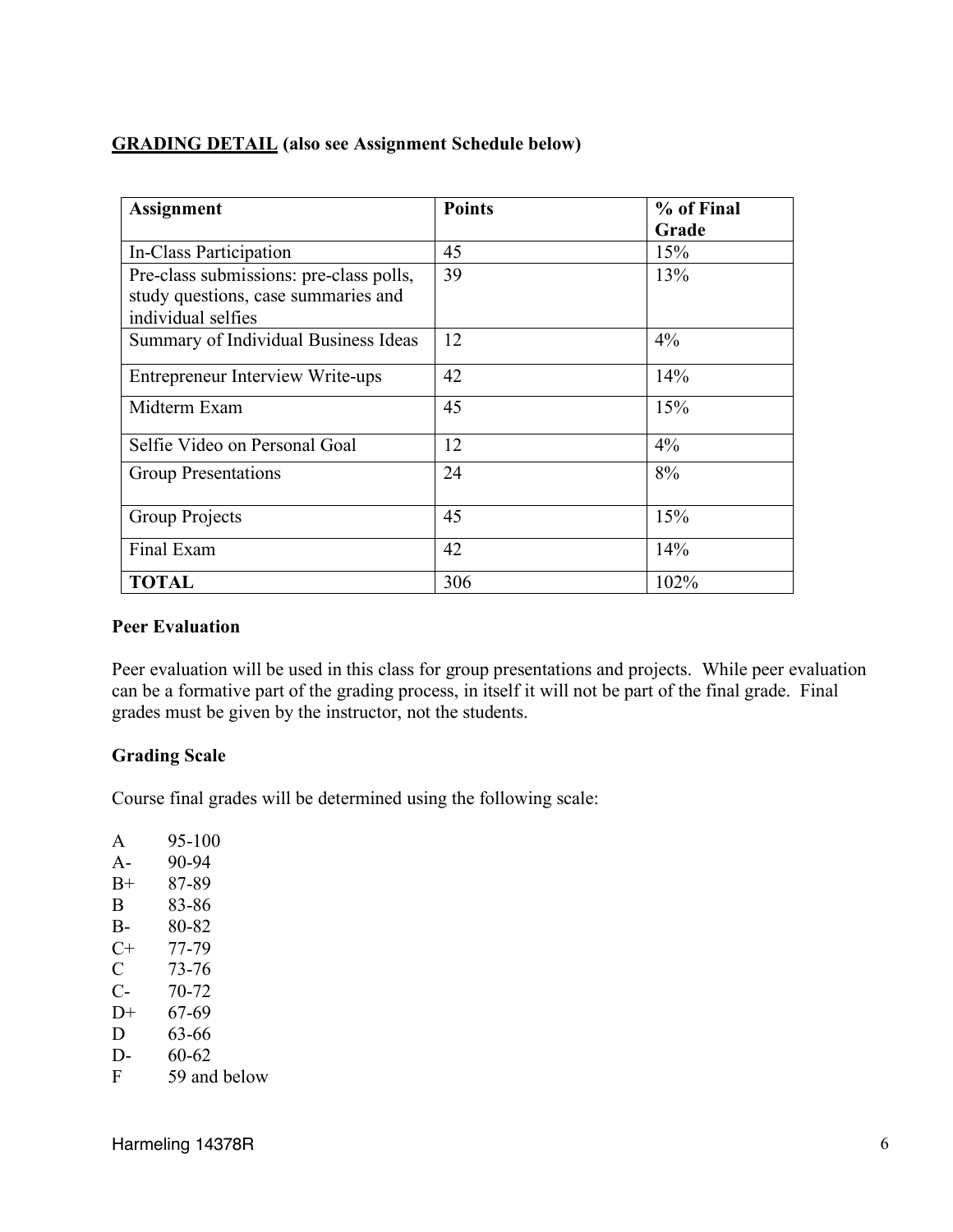### **Assignment Submission Policy**

Papers, case questions and all other written assignments are to be submitted on Blackboard unless you are otherwise notified. **Assignments are to be submitted by 11:59 p.m. Pacific time on the due date listed in the course schedule unless you are otherwise notified or a different submission time is listed on page 14-15 of this syllabus.** Any assignment turned in late, even if by only a few minutes, will receive a grade deduction (see below for deduction schedule).

- Upload only one file per assignment.
- Deliverables that exceed maximum page or time length requirements by more than 10% will only be assessed up to (and not beyond) that limit.
- Read and heed supplementary assignment details carefully when they are distributed.
- For longer assignments such as papers and case studies, I want a hard copy submitted to me on the due date. For study questions and other assignments, you can submit via Blackboard. If your internet breaks down on the due date of a particular assignment, you must deliver a hard copy of said assignment by one minute prior to the start of class that day.

# **ALL ASSIGNMENTS, NO MATTER HOW LATE, MUST BE COMPLETED IN ORDER TO PASS THIS CLASS.**

## **Grading Rubric for Written Assignments**

**Papers, Case Studies and Projects:** I will be distributing a more detailed set of expectations for each of these submissions well in advance of their due date. In general, I am expecting you to read the assignment carefully and complete it according to the guidelines and instructions therein. I am looking for effort, intellectual rigor, evidence of personal engagement—the opposite of "mailing it in." I will also choose random assignments to check on Turnitin and other programs to check for plagiarism. I want original work and have gotten pretty good at distinguishing my students' own work from the words of others.

**Pre-class submissions such as polls, study questions and selfies:** My teaching assistant and I will review all pre-class submissions to check for adequate completion with regard to quality and thoroughness of answers. Specifically, for polls and study questions, I will be looking for whether you are answering the actual question being asked and (especially for study questions), how comprehensive and thoughtful your answer is. I would expect thorough answers to study questions to take about 1-1.5 pages, sometimes a bit more, sometimes a bit less. Make sure you always complete pre-class polls as they will be used as a basis for class discussion on those days. We will carefully review your selfie videos and other non-homework assignments, evaluating them with regard to originality and level of effort shown. You will receive a full grade for adequate submissions, a half grade for partial or inadequate submissions, or submissions that are one day late and zero for failing to submit or for submissions that are more than one day late.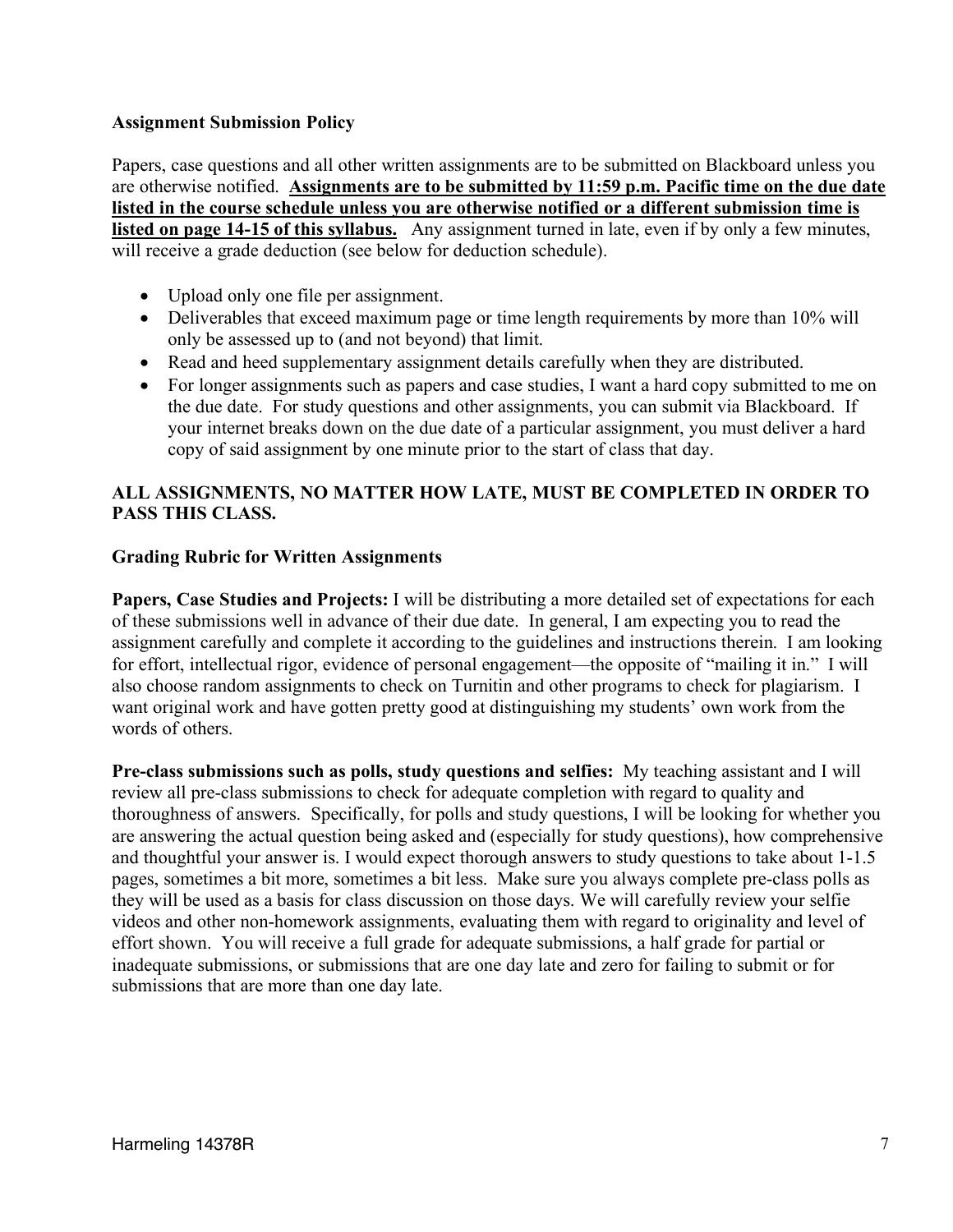# **Late Policy**

You will receive a full grade for adequate submissions and, a half grade for partial or inadequate submissions (submitted on time) and late submissions will be graded as follows:

- Submission in the 24 hours after deadline: 10% deduction
- Submission between 24 and 48 hours after the deadline: 20% deduction
- Submission between 48 hours and 3 days after the deadline: 50% deduction
- Submission more than 3 days after the deadline: 100% deduction

## **Grading Timeline**

I will be grading both major projects such as papers, case studies, etc. and pre-class submissions in a timely manner, within two weeks from the date they are due.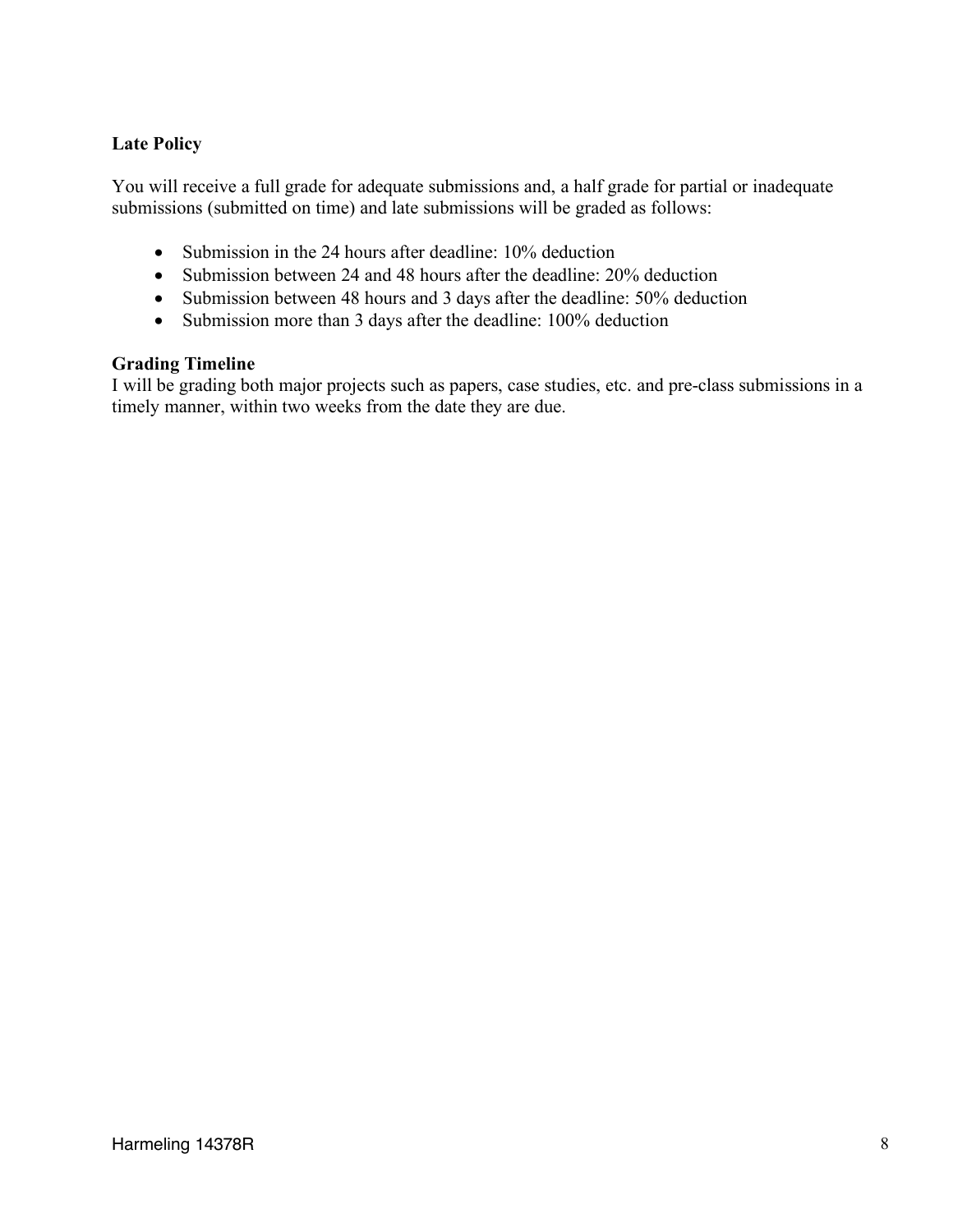### **COURSE SCHEDULE**

**FROM THE VERY BEGINNING OF THE SEMESTER, EACH OF YOU SHOULD BEGIN THINKING OF AN ORIGINAL BUSINESS IDEA. YOU WILL BE ASKED TO SUBMIT A ONE-PAGE SUMMARY (FORMAT TO BE POSTED ON BLACKBOARD) ON OR BEFORE OCTOBER 11, THE DATE OF THE MIDTERM EXAM. THESE INDIVIDUAL BUSINESS IDEAS WILL THEN BE PRESENTED TO YOUR TEAM MEMBERS IN YOUR FIRST GROUP MEETING IMMEDIATELY AFTER THE MIDTERM AND THE TEAM WILL VOTE ON** *ONE* **OF THE IDEAS TO USE FOR THEIR BUSINESS PITCH AND BUSINESS MODEL GROUP PROJECTS.** 

**PLEASE NOTE THAT SOME OF THE CLASSES ARE SCHEDULED AS ONLINE SESSIONS, AS NOTED IN THE DAY/DATE SECTION OF THE COURSE SCHEDULE TO THE FAR LEFT BELOW. THE ZOOM LINK FOR ONLINE SESSIONS WILL BE ON BLACKBOARD.**

| <b>DATE</b>                     | <b>TOPICS</b>                                                                                                                                                                     | <b>READINGS</b>                                                   | <b>ASSIGNMENTS</b>                                                                                                                                                                                                 |  |
|---------------------------------|-----------------------------------------------------------------------------------------------------------------------------------------------------------------------------------|-------------------------------------------------------------------|--------------------------------------------------------------------------------------------------------------------------------------------------------------------------------------------------------------------|--|
|                                 |                                                                                                                                                                                   | <b>MODULE 1: WHAT IS ENTREPRENEURSHIP?</b>                        |                                                                                                                                                                                                                    |  |
|                                 |                                                                                                                                                                                   | WEEK 1                                                            |                                                                                                                                                                                                                    |  |
| <b>Blackboard</b>               | READING PRIOR TO FIRST CLASS ON AUGUST 23: The Pitchman by Malcolm Gladwell: Posted on<br>ALSO BEFORE FIRST CLASS SESSION, COMPLETE PRE-CLASS POLL FOR THE PITCHMAN ON BLACKBOARD |                                                                   |                                                                                                                                                                                                                    |  |
| Monday,<br>August 23<br>PART I  | Overview of the Class                                                                                                                                                             | · Introductions<br>· Syllabus Review<br>• In-class Exercise       |                                                                                                                                                                                                                    |  |
| Monday,<br>August 23<br>PART II | The Great Debate in<br>Entrepreneurship                                                                                                                                           | • The Pitchman: Discussion                                        | <b>ASSIGNMENTS TO BE COMPLETED</b><br><b>BEFORE NEXT CLASS:</b><br>1) Read R&R case and do pre-class<br>poll on Blackboard<br>2) Read Idea Generation: Opening<br>the Genie's Bottle and submit study<br>questions |  |
| WEEK <sub>2</sub>               |                                                                                                                                                                                   |                                                                   |                                                                                                                                                                                                                    |  |
| Monday,<br>August 30<br>PART I  | Entrepreneurial Behavior PART I                                                                                                                                                   | • R&R: Discussion<br>· Break-even Analysis                        |                                                                                                                                                                                                                    |  |
| Monday,<br>August 30<br>PART II | Entrepreneurial Behavior PART II                                                                                                                                                  | • Discussion of Idea Generation<br>• Introduction to Effectuation | <b>ASSIGNMENTS TO BE COMPLETED</b><br><b>BEFORE NEXT CLASS:</b><br>1) Read Crossroad case and submit<br>study questions                                                                                            |  |
| Monday,<br>September 6          | <b>LABOR DAY: NO CLASS</b>                                                                                                                                                        | <b>LABOR DAY: NO CLASS</b>                                        | <b>Read Crossroad Case and submit</b><br>study questions                                                                                                                                                           |  |

Harmeling 14378R 9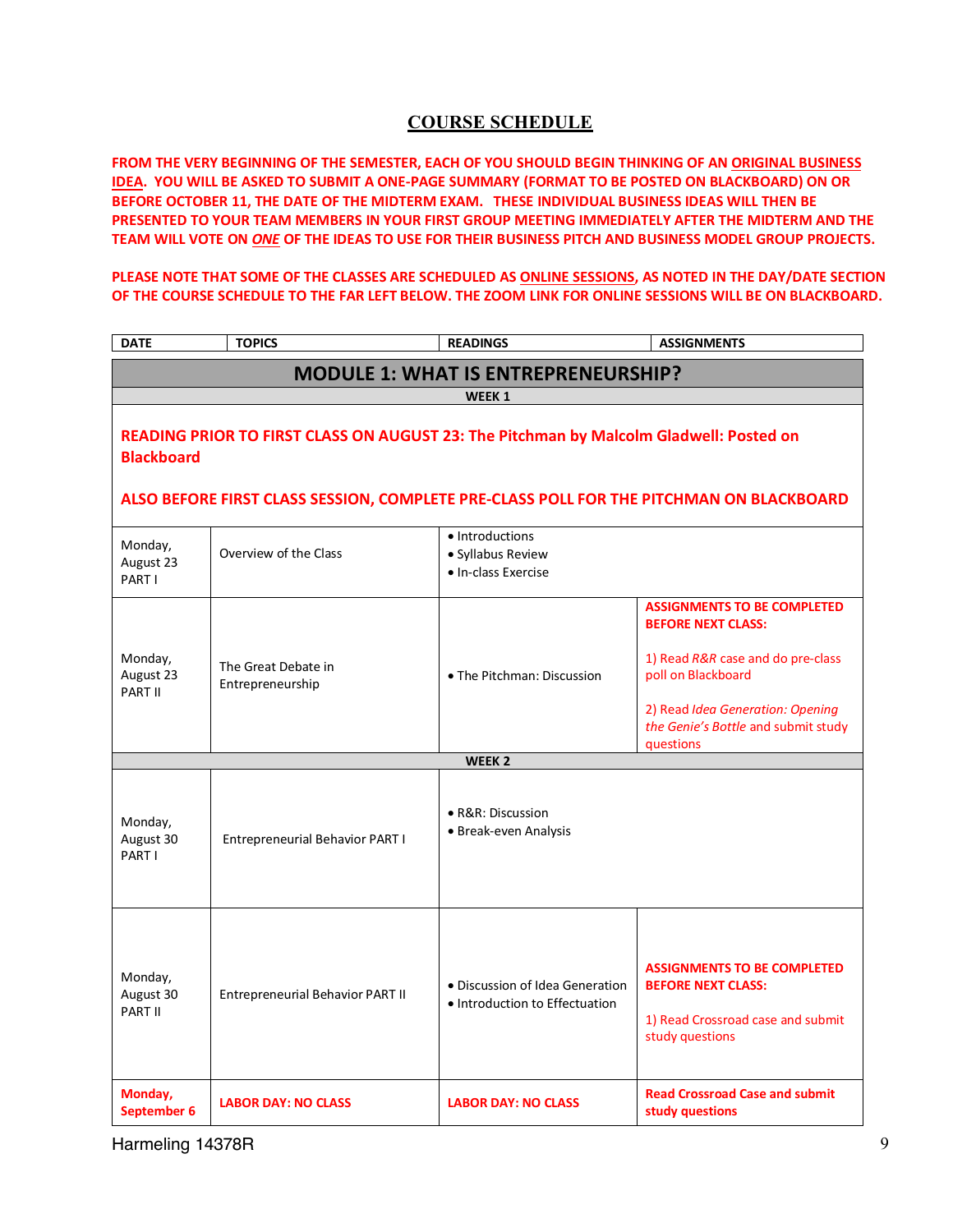|                                    | WEEK <sub>3</sub>        |                                                                                       |                                                                                                                                                                                                                                                                                       |  |
|------------------------------------|--------------------------|---------------------------------------------------------------------------------------|---------------------------------------------------------------------------------------------------------------------------------------------------------------------------------------------------------------------------------------------------------------------------------------|--|
| Monday,<br>September 13<br>PART I  | Becoming an Entrepreneur | • Discussion of Crossroad case<br>• Review of format for write-ups on an entrepreneur |                                                                                                                                                                                                                                                                                       |  |
| Monday,<br>September 13<br>PART II | Building a Balanced Team | • Group Exercise on Teamwork<br>• The Balanced Team                                   | <b>ASSIGNMENTS TO BE COMPLETED</b><br><b>BEFORE NEXT CLASS:</b><br>1) Read What a Great Idea case and<br>submit study questions<br>2) Read Forbes article on one-<br>person businesses<br>3) Identify Entrepreneur to<br><b>Interview, Assignment due</b><br><b>Monday, October 4</b> |  |

| <b>MODULE 2: THEMES OF ENTREPRENEURSHIP</b>               |                                    |                                                                                                 |                                                                                                                                                                                                                                                  |
|-----------------------------------------------------------|------------------------------------|-------------------------------------------------------------------------------------------------|--------------------------------------------------------------------------------------------------------------------------------------------------------------------------------------------------------------------------------------------------|
|                                                           |                                    | WEEK4                                                                                           |                                                                                                                                                                                                                                                  |
| Monday,<br>September 20<br>PART I                         | The Individual as Entrepreneur     | · Discussion of What a Great Idea case with Chic Thompson<br>• The Smallest of Small Businesses |                                                                                                                                                                                                                                                  |
| Monday<br>September 20<br>PART II                         | James Orrigo                       | • James Orrigo                                                                                  | <b>ASSIGNMENTS TO BE</b><br><b>COMPLETED BEFORE NEXT</b><br><b>CLASS:</b><br>1 Read TRX case on intellectual<br>property and submit study<br>questions<br>3) Read Zoots case and do pre-<br>class poll                                           |
|                                                           |                                    | WEEK <sub>5</sub>                                                                               |                                                                                                                                                                                                                                                  |
| Monday,<br>September 27<br>PART I<br><b>ZOOM SESSION</b>  | Intellectual Property              | • TRX case on Intellectual<br>Property challenges<br>· Q&A with Randy Hetrick,<br>CEO of TRX    |                                                                                                                                                                                                                                                  |
| Monday,<br>September 27<br>PART II<br><b>ZOOM SESSION</b> | <b>Brick and Mortar Operations</b> | · Discussion of Zoots case                                                                      | <b>ASSIGNMENTS TO BE</b><br><b>COMPLETED BEFORE NEXT</b><br><b>CLASS:</b><br>Read ChekAbuse I case for ELC<br>exercise and do pre-class poll<br><b>Reminder: Entrepreneur</b><br><b>Interview Write-ups due next</b><br><b>Monday, October 4</b> |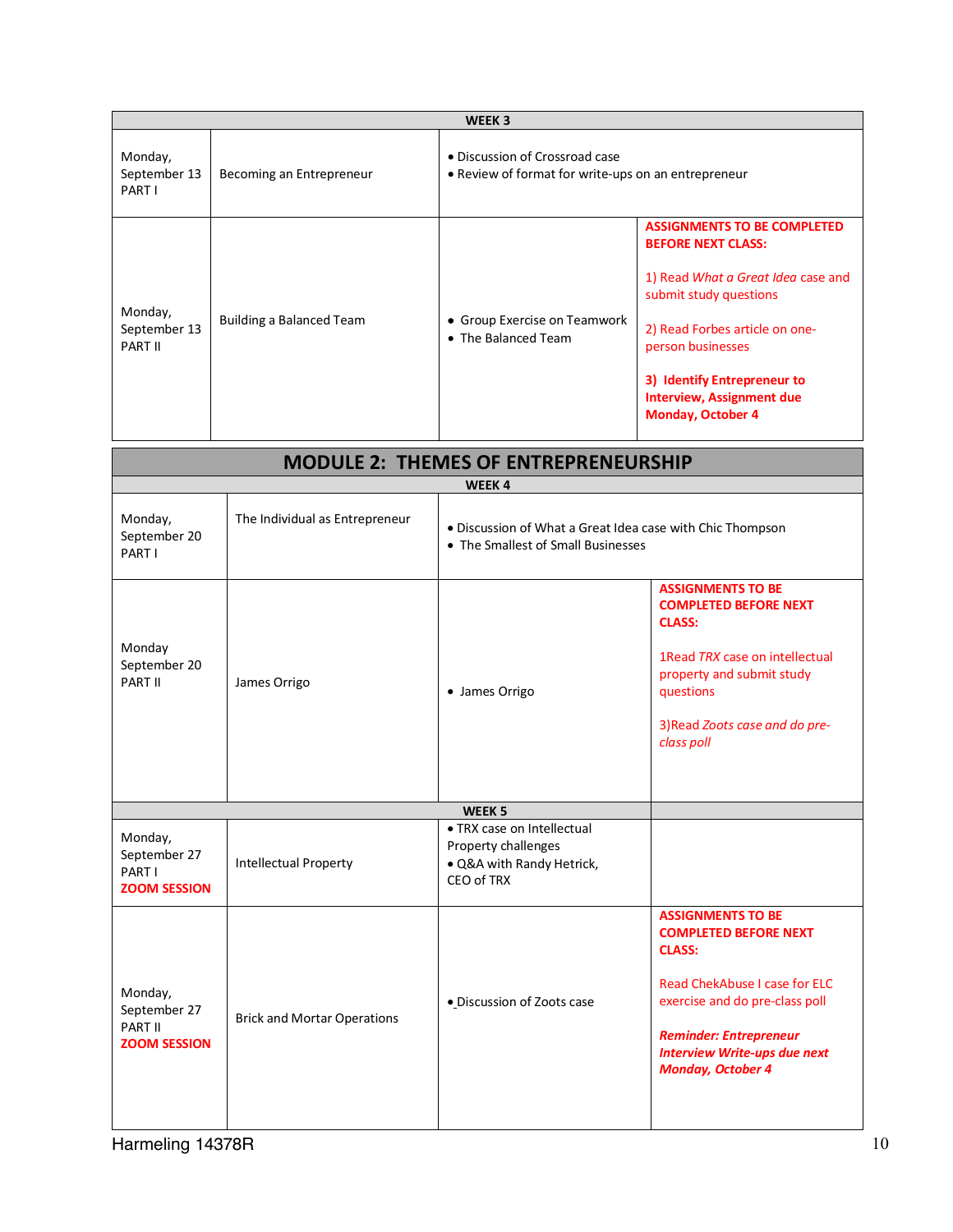|                                  |                                                                                                                                                                     | WEEK 6                                                                                                                                                               |                                                                                                                                                                                                                                                                                                                                                                                 |
|----------------------------------|---------------------------------------------------------------------------------------------------------------------------------------------------------------------|----------------------------------------------------------------------------------------------------------------------------------------------------------------------|---------------------------------------------------------------------------------------------------------------------------------------------------------------------------------------------------------------------------------------------------------------------------------------------------------------------------------------------------------------------------------|
| Monday,<br>October 4<br>PART I   | <b>Experiential Learning Exercise--</b><br><b>ChekAbuse I</b><br><b>JKP THIRD FLOOR: EXPERIENTIAL</b><br><b>LEARNING CENTER, PLEASE</b><br><b>SHOW UP ON TIME!!</b> | <b>ChekAbuse I: In-Class Role Play</b><br><b>JKP THIRD FLOOR: EXPERIENTIAL</b><br>LEARNING CENTER, PLEASE SHOW UP ON TIME !!                                         |                                                                                                                                                                                                                                                                                                                                                                                 |
| Monday,<br>October 4<br>PART II  | <b>Debrief of ELC ChekAbuse</b><br>exercise                                                                                                                         | <b>Debrief of ELC ChekAbuse</b><br>exercise<br><b>Midterm Exam review</b><br><b>Assignment of all students to</b><br>teams for Business Projects                     | <b>STUDY FOR MIDTERM</b>                                                                                                                                                                                                                                                                                                                                                        |
|                                  |                                                                                                                                                                     | WEEK <sub>7</sub>                                                                                                                                                    |                                                                                                                                                                                                                                                                                                                                                                                 |
| Monday,<br>October 11            | <b>OPEN-BOOK</b><br><b>MIDTERM EXAM</b>                                                                                                                             | <b>OPEN-BOOK</b><br><b>MIDTERM EXAM</b>                                                                                                                              | <b>ASSIGNMENTS TO BE</b><br><b>COMPLETED BEFORE NEXT</b><br><b>CLASS:</b><br>1) Read Tostadas and Tortillas<br>case and do pre-class poll<br>2) Read Airbnb (A) case and do<br>pre-class poll<br>3) Selected readings on the<br>sharing economy<br><b>Work on Team Business Projects:</b><br>Initial meetings to vote on group<br>project idea and prepare a 2-<br>minute pitch |
|                                  |                                                                                                                                                                     | <b>MODULE 3: OPERATIONS, ETHICS, GROWTH &amp; EXIT</b>                                                                                                               |                                                                                                                                                                                                                                                                                                                                                                                 |
|                                  |                                                                                                                                                                     | WEEK <sub>8</sub>                                                                                                                                                    |                                                                                                                                                                                                                                                                                                                                                                                 |
| Monday,<br>October 18<br>PART I  | The Effectual Entrepreneur                                                                                                                                          | Discussion of Tostadas and<br><b>Tortillas case</b><br>· Discussion of Tostadas and<br>Tortillas case<br>· Review of Group Projects:<br><b>Business Model Canvas</b> |                                                                                                                                                                                                                                                                                                                                                                                 |
| Monday,<br>October 18<br>PART II | <b>Technology and Operations</b>                                                                                                                                    | • Discussion of Airbnb (A) case<br>• The Sharing Economy                                                                                                             | <b>ASSIGNMENTS TO BE</b><br><b>COMPLETED BEFORE NEXT</b><br><b>CLASS: TBD</b><br><b>Work on Team Business Project:</b><br><b>Executive Summary</b><br><b>Read Swoop case</b>                                                                                                                                                                                                    |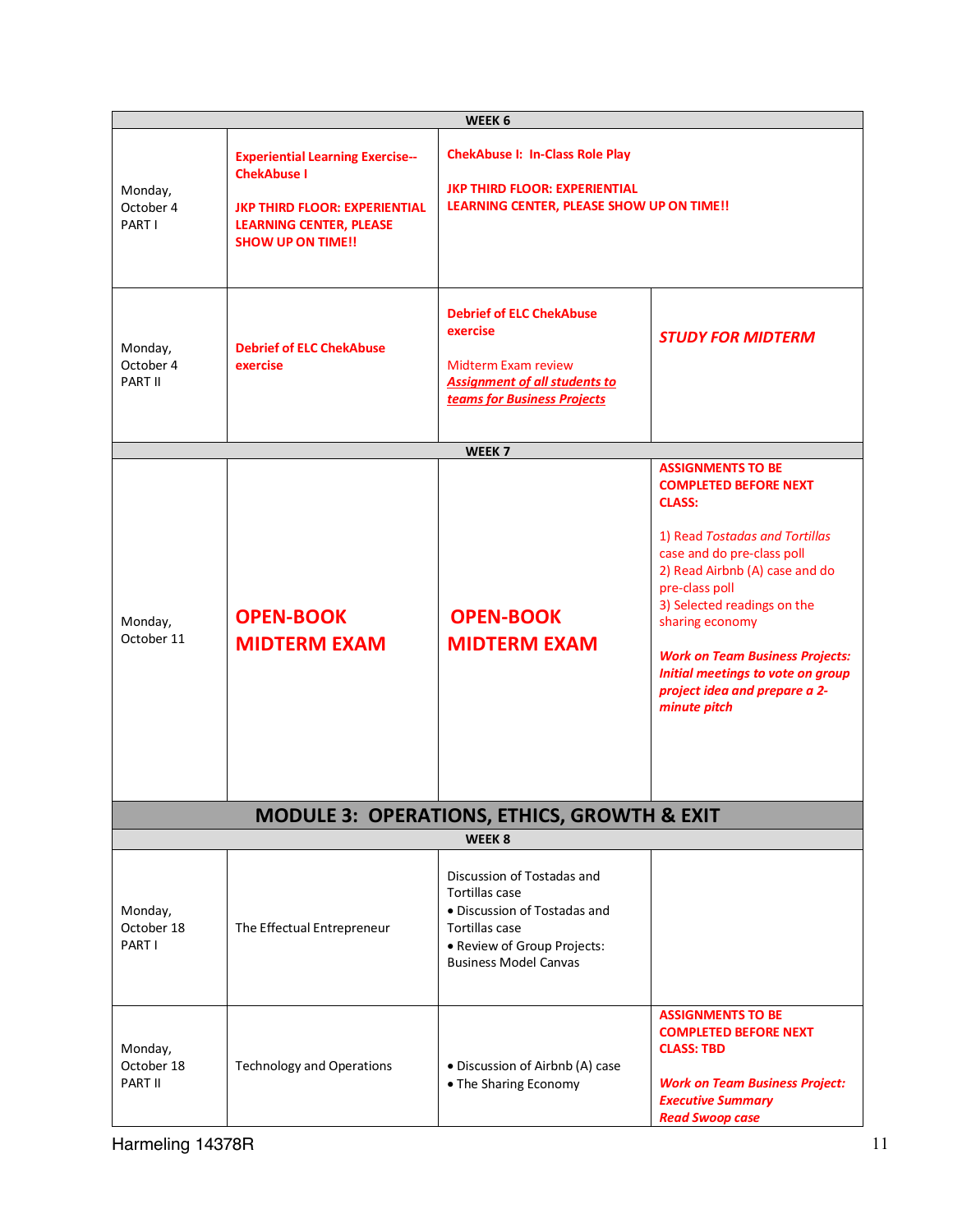| WEEK <sub>9</sub>                |                         |                                                                |                                                                                                                                                                                                                                                                                                                              |
|----------------------------------|-------------------------|----------------------------------------------------------------|------------------------------------------------------------------------------------------------------------------------------------------------------------------------------------------------------------------------------------------------------------------------------------------------------------------------------|
| Monday,<br>October 25<br>PART I  | Ruben Schultz and Swoop | Ruben Schultz and Swoop                                        |                                                                                                                                                                                                                                                                                                                              |
| Monday,<br>October 25<br>PART II | Ruben Schultz and Swoop | Ruben Schultz and Swoop                                        | <b>ASSIGNMENTS TO BE</b><br><b>COMPLETED BEFORE NEXT</b><br><b>CLASS:</b><br>1) Read Full Psycle case and<br>submit study questions<br><b>3) Work on Team Business</b><br><b>Project: Team Profile</b>                                                                                                                       |
|                                  |                         | <b>WEEK 10</b>                                                 |                                                                                                                                                                                                                                                                                                                              |
| Monday,<br>November 1<br>PART I  | Growth: Part I          | · Discussion of Full Psycle case<br>• Review of growth options |                                                                                                                                                                                                                                                                                                                              |
| Monday,<br>November 1<br>PART II | <b>Growth PART II</b>   | <b>Class Guest TBD</b>                                         | <b>ASSIGNMENTS TO BE</b><br><b>COMPLETED BEFORE NEXT</b><br><b>CLASS:</b><br>1) Read articles on Merck, Insys<br>and Theranos: no study questions<br>due<br>2) Read Apple's Core case and<br>submit study questions<br><b>3) Work on Team Business</b><br><b>Project: Marketing Plan and</b><br><b>Financial Projections</b> |

| <b>MODULE 4: THE HOPE OF ENTREPRENEURSHIP</b> |                |                                            |                                                                                                                                                                                                                               |  |
|-----------------------------------------------|----------------|--------------------------------------------|-------------------------------------------------------------------------------------------------------------------------------------------------------------------------------------------------------------------------------|--|
|                                               |                | <b>WEEK 11</b>                             |                                                                                                                                                                                                                               |  |
| Monday,<br>November 8<br>PART I               | Ethics PART I  | Discussion of Theranos, Merck and<br>Insys |                                                                                                                                                                                                                               |  |
| Monday,<br>November 8<br>PART II              | Ethics PART II | • Discussion of Apple's Core case          | <b>ASSIGNMENTS TO BE</b><br><b>COMPLETED BEFORE NEXT</b><br><b>CLASS:</b><br>1) Selected readings on DEI and<br>innovation: no written homework<br><b>3) Work on Team Business</b><br><b>Project: Putting it All Together</b> |  |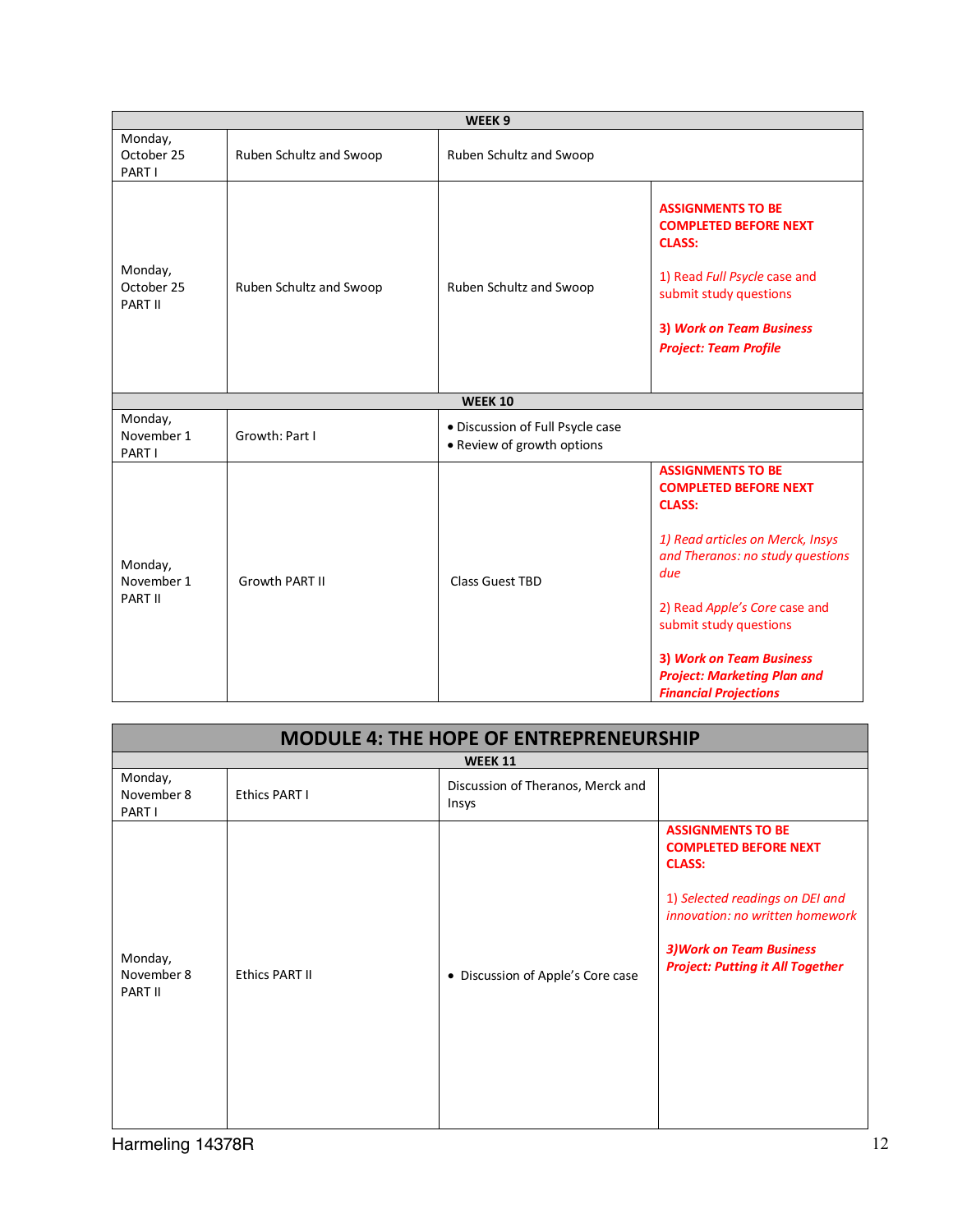| <b>WEEK 12</b>                                                                                                            |  |                                                                |                                                                               |                                                                                                                                                                                                                                             |
|---------------------------------------------------------------------------------------------------------------------------|--|----------------------------------------------------------------|-------------------------------------------------------------------------------|---------------------------------------------------------------------------------------------------------------------------------------------------------------------------------------------------------------------------------------------|
| Monday,<br>November 15<br>PART I                                                                                          |  | Ethics PART III                                                | • A New Approach to DE&I and innovation                                       |                                                                                                                                                                                                                                             |
| Monday,<br>November 15<br>PART II                                                                                         |  | Contingency as a Resource                                      | • Entrepreneurial Contingency                                                 | <b>ASSIGNMENTS TO BE</b><br><b>COMPLETED BEFORE NEXT</b><br><b>CLASS:</b><br>1) 2-Minute Individual Selfie<br><b>Videos on a Personal Goal</b><br><b>2) Work on Team Business</b><br><b>Project: Preparation of</b><br><b>Presentations</b> |
|                                                                                                                           |  |                                                                | WEEK 13                                                                       |                                                                                                                                                                                                                                             |
| Monday,<br>November 22<br>PART I                                                                                          |  | The Role of Goal Setting in the<br><b>Entrepreneurial Life</b> | • Goal Setting: Selfies<br>• The Authentic Life<br>• Public vs. Private Lives |                                                                                                                                                                                                                                             |
| Monday,<br>November 22<br><b>PART II</b>                                                                                  |  | <b>GROUP PRESENTATIONS PART I</b>                              | <b>GROUP PRESENTATIONS PART I</b>                                             | <b>GROUP PRESENTATIONS PART I</b>                                                                                                                                                                                                           |
|                                                                                                                           |  |                                                                | <b>WEEK 14</b>                                                                |                                                                                                                                                                                                                                             |
| Monday,<br>November 29<br>PART I                                                                                          |  | <b>GROUP PRESENTATIONS PART II</b>                             | <b>GROUP PRESENTATIONS PART II</b>                                            | <b>GROUP PRESENTATIONS PART II</b>                                                                                                                                                                                                          |
| Monday,<br>November 29<br>PART II                                                                                         |  | PARTY, AWARDS, GOODBYE                                         | PARTY, AWARDS, GOODBYE                                                        | <b>PARTY, AWARDS, GOODBYE</b>                                                                                                                                                                                                               |
| <b>FINAL PROJECTS</b>                                                                                                     |  |                                                                |                                                                               |                                                                                                                                                                                                                                             |
| <b>STUDY &amp; FINALS</b><br><b>FINAL WRITTEN PROJECTS DUE: DECEMBER 6</b><br><b>FINAL EXAM: DATE TBA</b><br><b>WEEKS</b> |  |                                                                |                                                                               |                                                                                                                                                                                                                                             |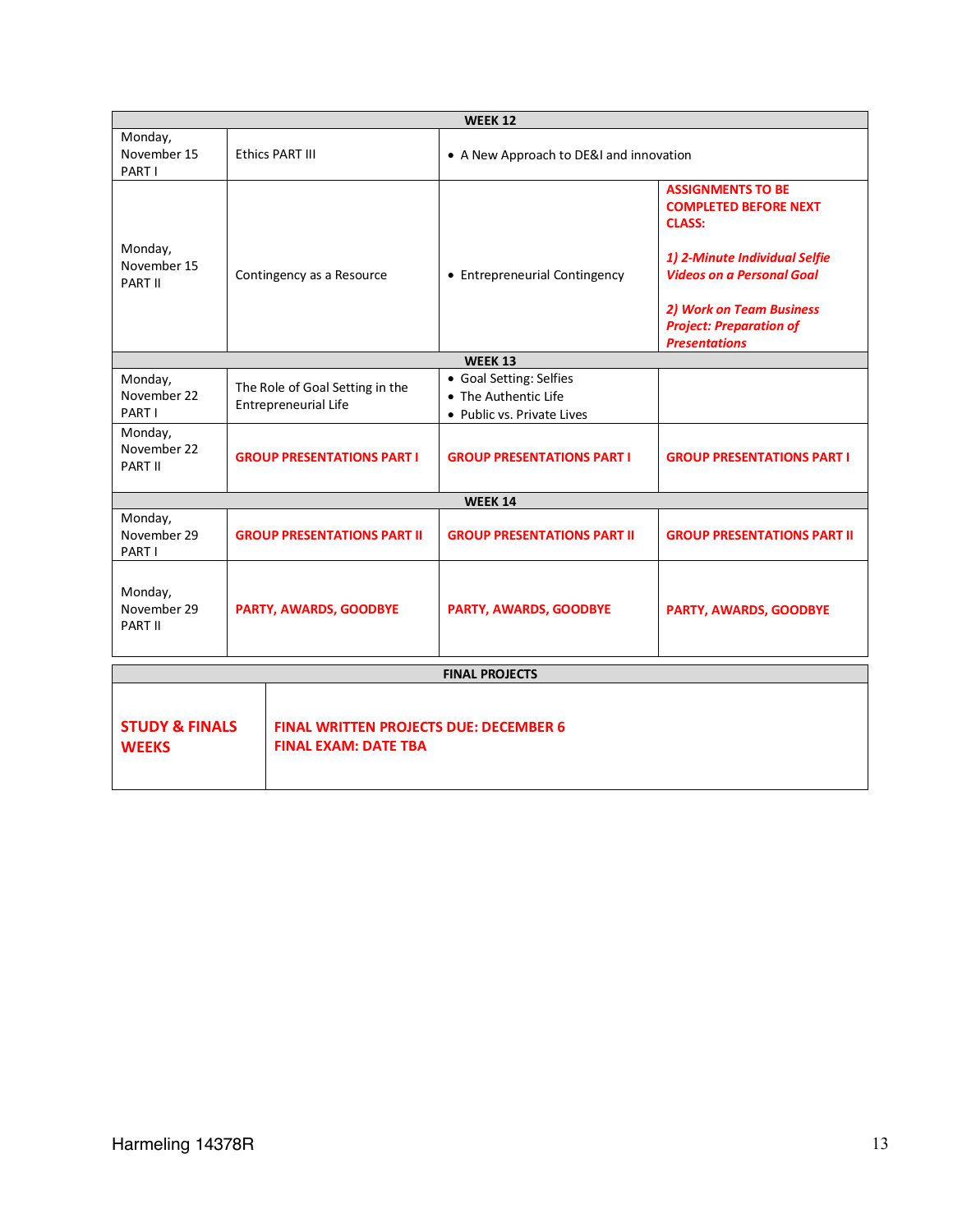# **Assignment Due Dates and Detailed Grading Breakdown\***

| Due               | <b>Assignment(s)</b> or Exam                                                        | <b>Points</b>           | Percentage |
|-------------------|-------------------------------------------------------------------------------------|-------------------------|------------|
| <b>August 22</b>  | Pre-class poll for The Pitchman                                                     | $\mathbf{3}$            | $1\%$      |
|                   |                                                                                     |                         |            |
|                   |                                                                                     |                         |            |
| <b>August 29</b>  | Pre-class poll for R&R case study                                                   | $\mathbf{3}$            | $1\%$      |
|                   | <b>Study questions on Idea Generation</b><br><b>Article</b>                         | $\mathbf{3}$            | 1%         |
| September 12      | <b>Study questions on Crossroad case</b>                                            | $\mathbf{3}$            | $1\%$      |
|                   | <b>Identify Entrepreneur to Interview.</b><br>Write-ups due October 4 at 11:59 p.m. |                         |            |
| September 19      | <b>Study questions for What a Great Idea</b>                                        | $\overline{\mathbf{3}}$ | $1\%$      |
| September 26      | TRX pre-class poll                                                                  | $\overline{\mathbf{3}}$ | $1\%$      |
|                   | <b>ZOOTS</b> case pre-class poll                                                    | 3                       | $1\%$      |
| October 3         | <b>ChekAbuse pre-class poll and review</b><br>of role for role play                 | $\overline{\mathbf{3}}$ | $1\%$      |
| <b>October 4</b>  | <b>Entrepreneur Interview Write-ups due</b><br>at 11:59 p.m.                        | 42                      | 14%        |
| <b>October 11</b> | <b>OPEN-BOOK MIDTERM</b><br><b>EXAM 6-8 pm</b>                                      | 45                      | 15%        |
|                   | <b>Individual Business Ideas due</b>                                                | 12                      | 4%         |
| October 17        | <b>Tostadas and Tortillas pre-class poll</b>                                        | 3                       | $1\%$      |
|                   | <b>Study Questions for Airbnb (A) case</b>                                          | $\mathbf{3}$            | $1\%$      |
|                   | <b>Readings on the Sharing Economy</b>                                              |                         |            |
| October 24        | <b>Ruben Schultz and Swoop study</b><br>questions                                   | $\overline{\mathbf{3}}$ | $1\%$      |
| October 31        | <b>Study Questions on Full Psycle Case</b>                                          | $\overline{\mathbf{3}}$ | $1\%$      |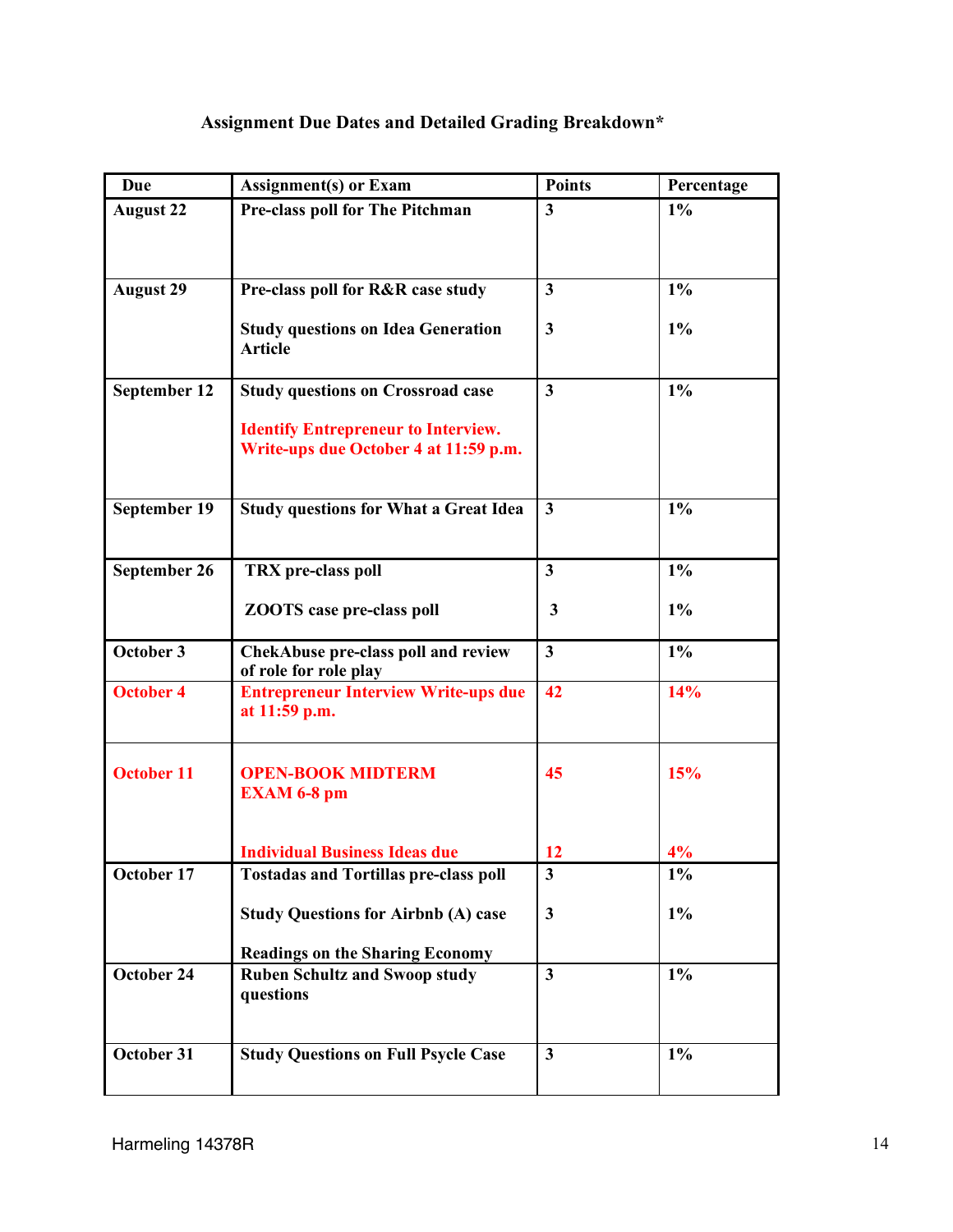| November 7                                          | <b>Study Questions on Apple's Core case</b>                | 3  | $1\%$ |
|-----------------------------------------------------|------------------------------------------------------------|----|-------|
| November 21                                         | <b>Selfie Video on Personal Goal due by</b><br>$4:00$ p.m. | 12 | 4%    |
| November 22<br>and 29                               | <b>GROUP PRESENTATIONS</b>                                 | 24 | 8%    |
| <b>STUDY &amp;</b><br><b>FINALS</b><br><b>WEEKS</b> | <b>GROUP PROJECTS DUE:</b><br>DECEMBER 6 at 11:59 p.m.     | 45 | 15%   |
|                                                     | <b>FINAL EXAM: Date TBA</b>                                | 42 | 14%   |

 \*Note that the written assignments and exams total 87%; the final 15% of your grade is in-class participation for a total of 102%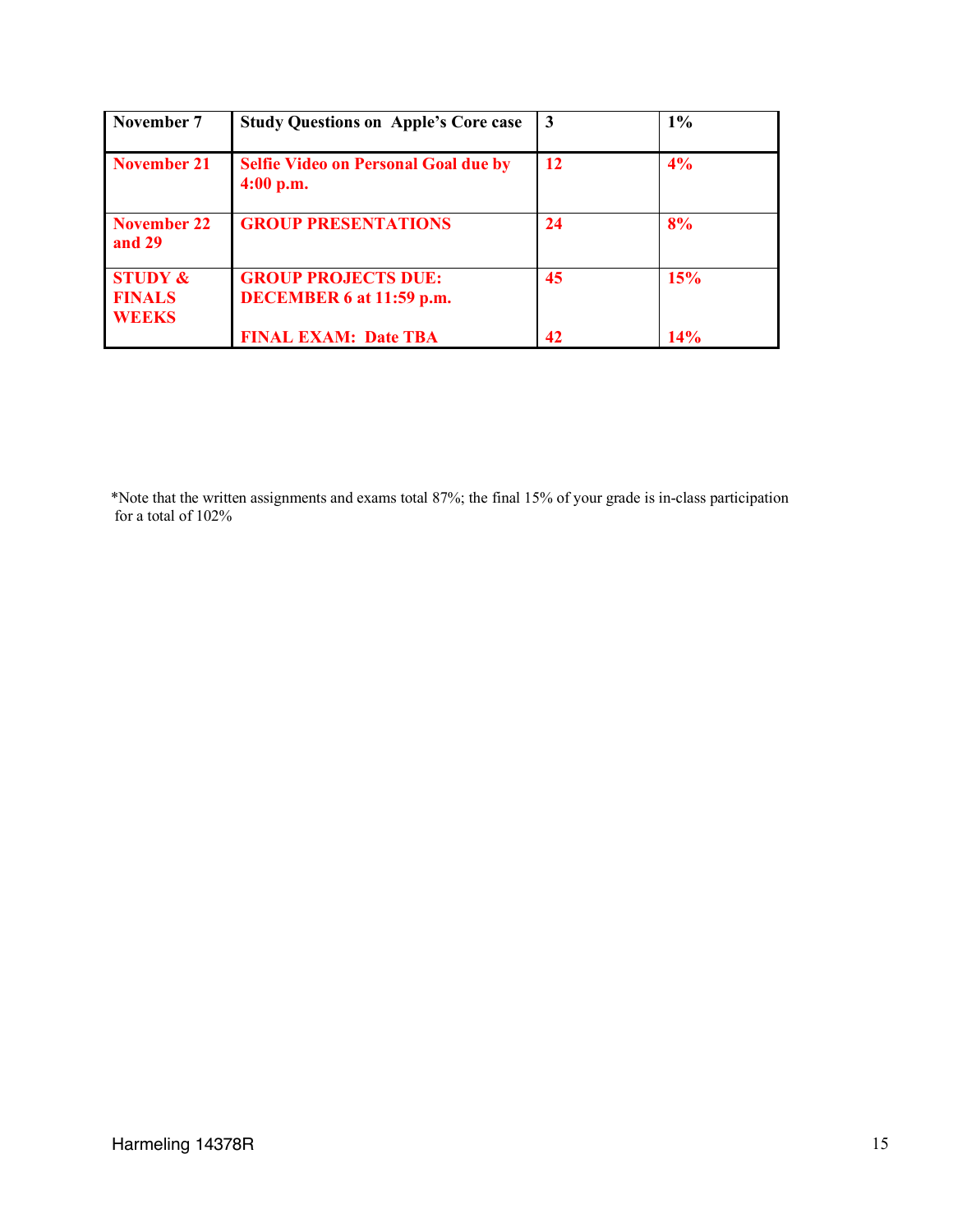# **ADDITIONAL INFORMATION**

### **Add/Drop Process**

Most Marshall classes are open enrollment (R-clearance) through the Add deadline. If there is an open seat, students can add the class using Web Registration. If the class is full, students will need to continue checking the *Schedule of Classes* (classes.usc.edu) to see if a space becomes available. Students who do not attend the first two class sessions (for classes that meet twice per week) or the first class meeting (for classes that meet once per week) may be dropped from the course if they do not notify the instructor prior to their absence.

If you are absent 2 or more times prior to the last day to withdraw from a course with a grade of "W", I may ask you to withdraw from the class by that date.

### **Retention of Graded Coursework**

Final exams and all other graded work which affected the course grade will be retained for one year after the end of the course *if* the graded work has not been returned to the student. If I returned a graded paper to you, it is your responsibility to file it.

### **USC Statements on Academic Conduct and Support Systems**

### **Academic Conduct:**

Plagiarism – presenting someone else's ideas as your own, either verbatim or recast in your own words – is a serious academic offense with serious consequences. Please familiarize yourself with the discussion of plagiarism in *SCampus* in Part B, Section 11, "Behavior Violating University Standards" https://policy.usc.edu/scampus-part-b/. Other forms of academic dishonesty are equally unacceptable. See additional information in *SCampus* and university policies on scientific misconduct, http://policy.usc.edu/scientific-misconduct.

### **Technology Requirements**

Both recorded online lectures and links to live Zoom class meetings will be provided in Blackboard. Therefore, you must have access to the Internet to view/hear lectures. No special software is required.

The lecture presentations, links to articles, assignments, quizzes, and rubrics are located on Blackboard. To participate in learning activities and complete assignments, you will need:

- Access to a working computer that has a current operating system with updates installed, plus speakers or headphones to hear lecture presentations.
- Reliable Internet access and a USC email account.
- A current Internet browser that is compatible with Blackboard (Google Chrome is the recommended browser for Blackboard).
- A working video camera with microphone for use on Zoom.
- Microsoft Word as your word processing program; and
- Reliable data storage for your work, such as a USB drive or Office 365 OneDrive cloud storage.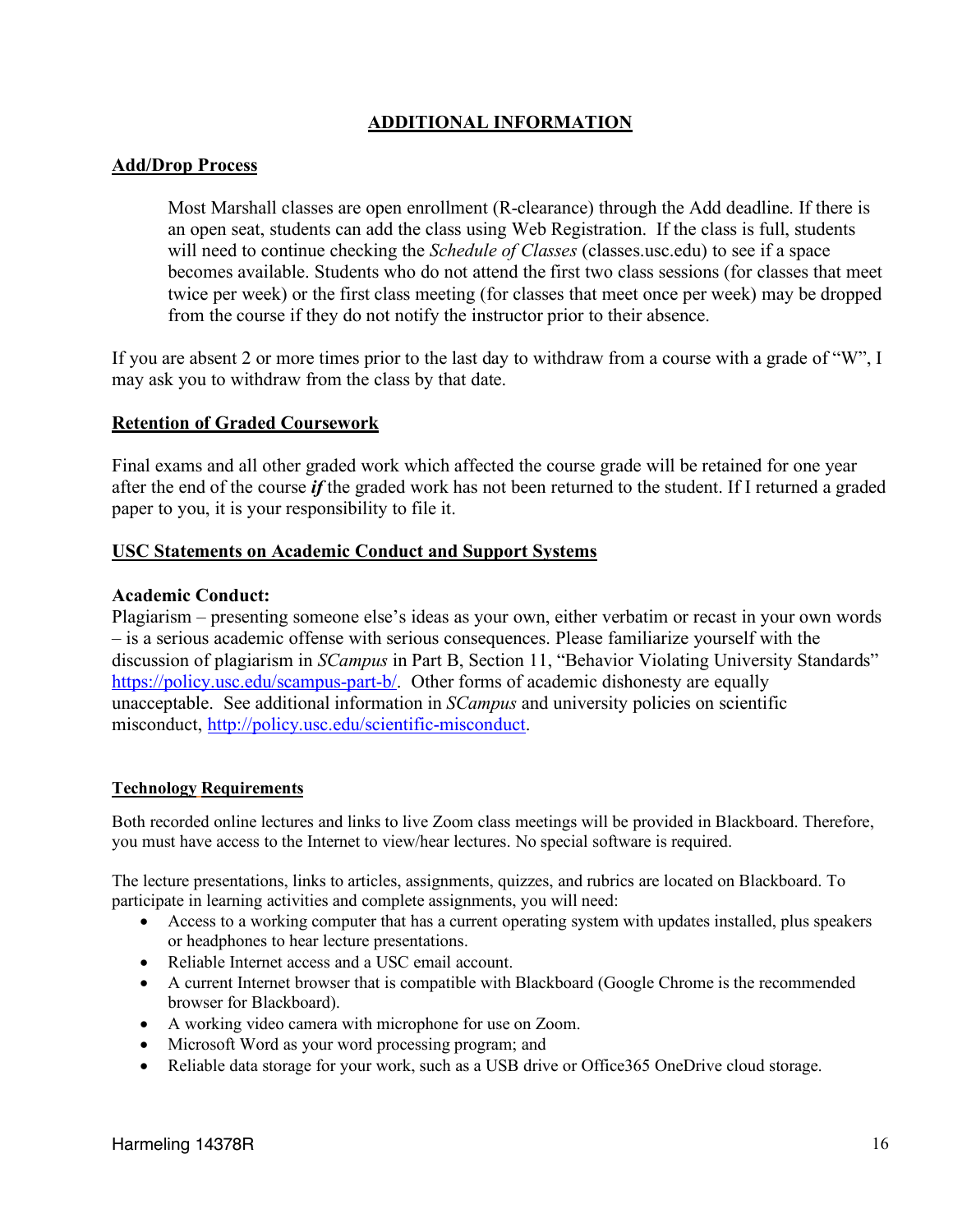If your computer does not have Microsoft Word, Office 365 package is available to you free of charge and allows you to install Word, Excel, PowerPoint, Outlook, OneNote, Publisher, and Access on up to 5 PCs or Macs and Office apps on other mobile devices including tablets. Office 365 also includes unlimited cloud storage on OneDrive. To download Office 365 log into your student (University) email through a web browser, choose Settings (top right corner), and select software. If you have further questions or need help with the software, please contact the USC ITS service portal.

It is strongly suggested that, during Zoom class sessions, students have a professional virtual background. If your computer does not permit this, consider moving your computer to an area where you will have a wall or screen directly behind you. Other options are purchasing any standing screen or a frame and hanging green screen fabric.

## **Minimal Technical Skills Needed**

Minimal technical skills are needed in this course. Most asynchronous course work will be completed and submitted in Blackboard and synchronous sessions will be held on Zoom. Therefore, you must have consistent and reliable access to a computer and the Internet. The minimal technical skills you have include the ability to:

- Organize and save electronic files.
- Use USC email and attached files.
- Check email and Blackboard daily.
- Download and upload documents.
- Locate information with a browser; and
- Use Blackboard.
- Use Zoom with a working video camera

### **Class Conduct/Netiquette**

Professionalism will be expected at all times. Because the university classroom is a place designed for the free exchange of ideas, we must show respect for one another in all circumstances. We will show respect for one another by exhibiting patience, courtesy, and professionalism in our exchanges. Appropriate language and restraint from verbal attacks upon those whose perspectives differ from your own is a requirement. Courtesy and kindness are the norm for those who participate in my class.

#### **Synchronous Sessions**

In order to earn full participation points, students must actively participate in all synchronous sessions via computer or laptop, with a webcam and headset/speakers. You are expected to be in a location with a reliable internet connection and without distractions. You need to be able to fully engage at all times. Students are expected to be visually present and to ask thought-provoking questions, offer relevant comments, and answer questions from faculty in a clear and concise manner. f the class meets at a time outside of 7:00am to 10:00pm in time zone, please consider registering for a section that meets then. If you are unable to do this, please contact your professor immediately. As outlined in the student handbook, there are specific expectations of a student attending class online. When attending, present and act appropriate as if you were in a physical classroom.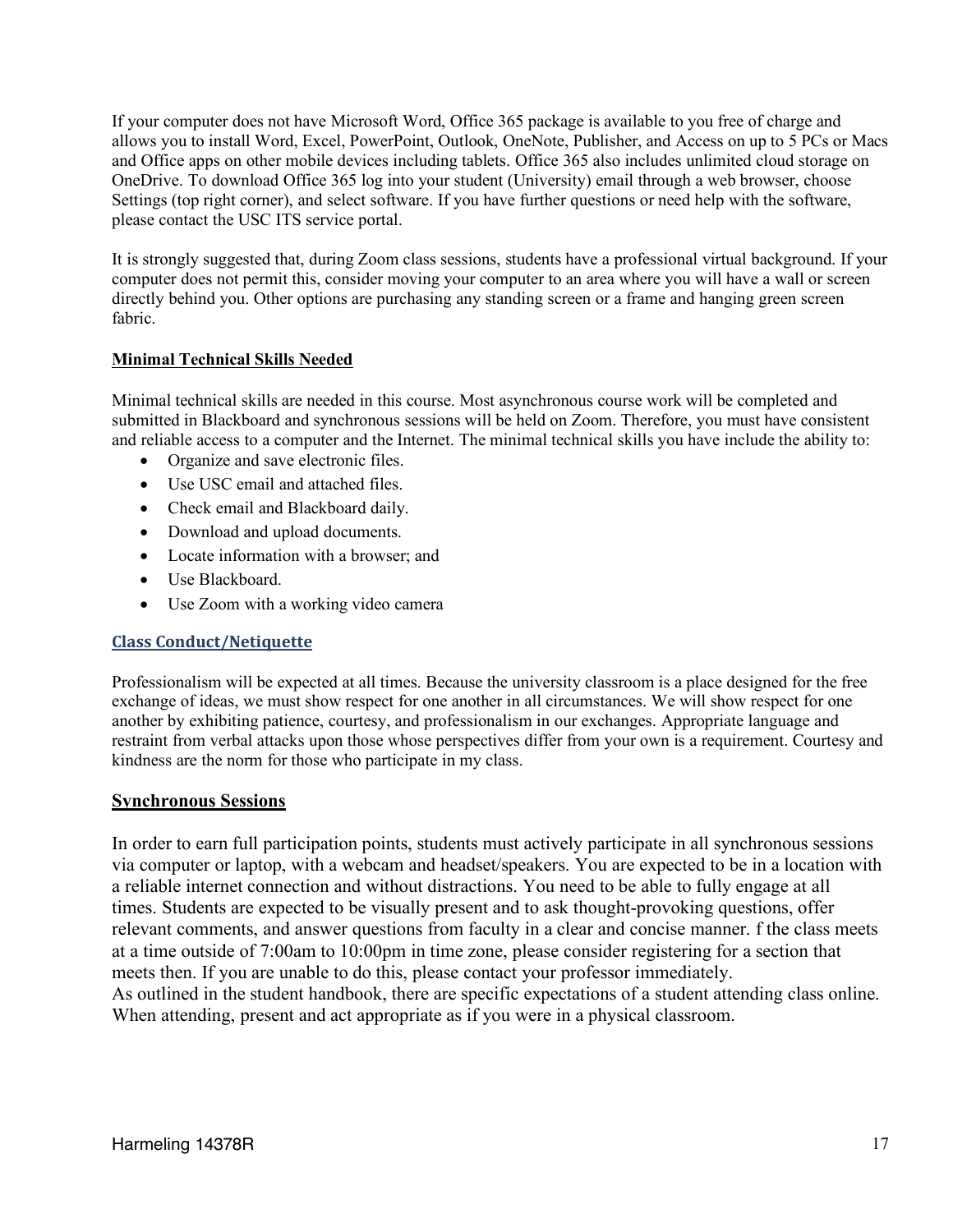Please do:

- Attend class from a quiet area, free of distractions.
- Dress respectfully. Video conference business meetings are and will be the norm, so practice your professional telepresence.
- If you use a virtual background, please keep it respectfully professional
- Display both your first and last name during video conferencing and Synchronous class meetings.
- Respectfully minimize distractions by muting and or turning video off when moving around
- Engage in appropriate tone and language with instructors or classmates
- Disagree respectfully
- Respectfully pay attention to classmates

#### Please do not:

- Engage in a simultaneous activity  $(e.g., using a telephone, reading a book, knitting)$
- Interact with persons who are not part of the class
- Leave frequently or not be on camera for extended periods of time
- Have other persons or pets in view of the camera
- Behave in an overtly inattentive manner (looking distracted, not participating)

#### **Asynchronous Activities – Discussion Boards and emails**

Our discussion boards are ways for you to share your ideas and learning with your colleagues in this class. We do this as colleagues in learning, and the Discussion Board is meant to be a safe and respectful environment for us to conduct these discussions.

Some Netiquette Rules:

- Engage in appropriate tone and language with instructors or classmates
- Disagree respectfully
- Do not use all CAPITAL LETTERS in emails or discussion board postings. This is considered "shouting" and is seen as impolite or aggressive.
- Do not use more than one punctuation mark, this is also considered aggressive!!!!
- Begin communications with a professional salutation (Examples: Dr. Name; Ms. Name; Hello Professor Name; Good afternoon Mr. Name). Starting without a salutation or a simple "Hey" is not appropriate.
- When sending an email, please include a detailed subject line. Additionally, make sure you reference the course number (Ex. BUAD101 in the message and sign the mail with your name.
- Use proper grammar, spelling, punctuation, and capitalization. Text messaging language is not acceptable. You are practicing for your role as a business leader.
- Re-Read, think, and edit your message before you click "Send/Submit/Post.". as a check, consider whether you would be comfortable with your email or post or text being widely distributed on the **Internet**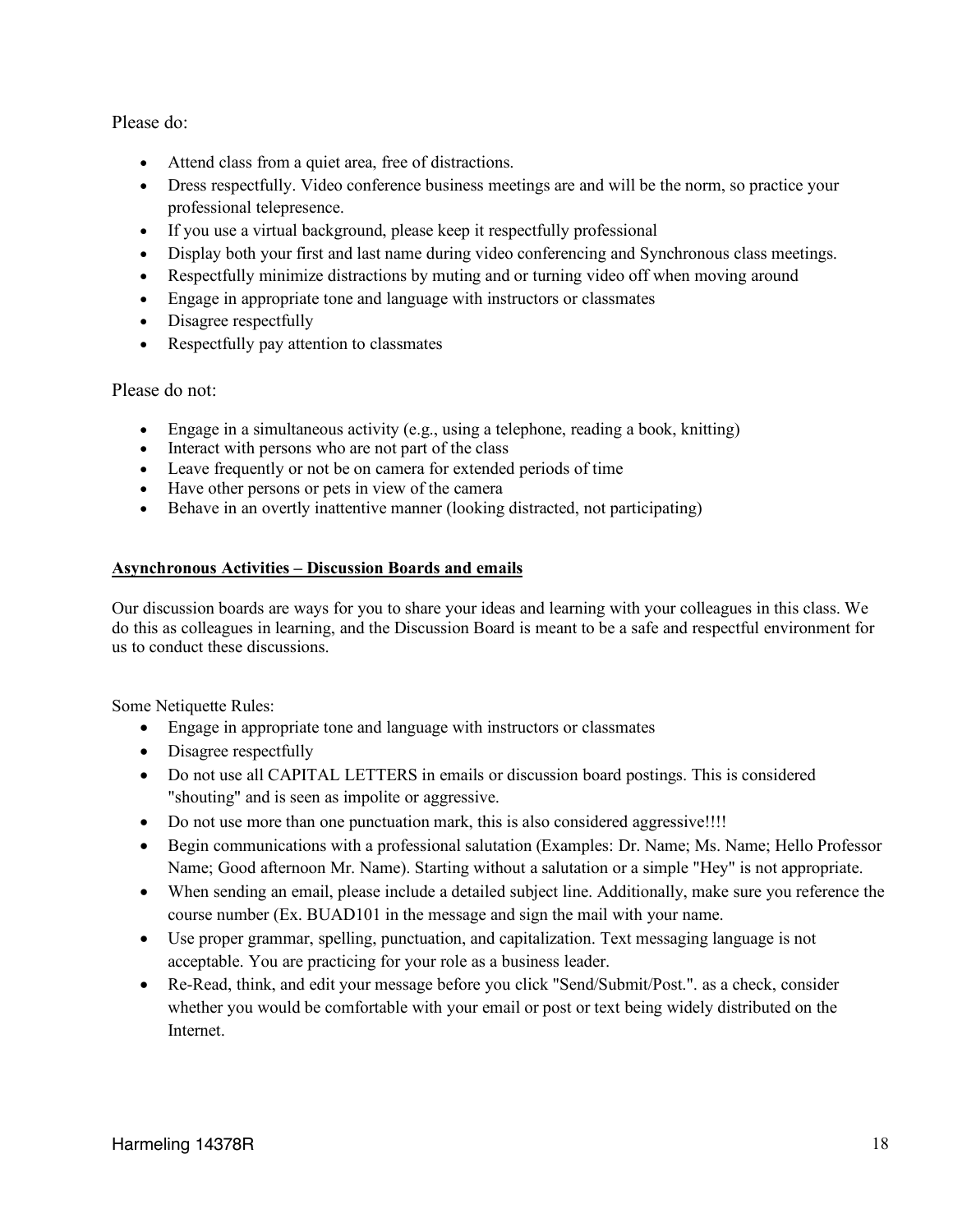#### **USC Statement on Academic Conduct and Support Systems**

#### **Academic Conduct:**

Plagiarism – presenting someone else's ideas as your own, either verbatim or recast in your own words – is a serious academic offense with serious consequences. Please familiarize yourself with the discussion of plagiarism in SCampus in Part B, Section 11, "Behavior Violating University Standards" policy.usc.edu/scampus-part-b. Other forms of academic dishonesty are equally unacceptable. See additional information in SCampus and university policies on scientific misconduct, policy.usc.edu/scientific-misconduct.

#### **Support Systems:**

*Counseling and Mental Health - (213) 740-9355– 24/7 on call* https://studenthealth.usc.edu/counseling/

Free and confidential mental health treatment for students, including short-term psychotherapy, group counseling, stress fitness workshops, and crisis intervention.

*National Suicide Prevention Lifeline - 1 (800) 273-8255 – 24/7 on call* suicidepreventionlifeline.org

Free and confidential emotional support to people in suicidal crisis or emotional distress 24 hours a day, 7 days a week.

*Relationship and Sexual Violence Prevention Services (RSVP) - (213) 740-9355(WELL), press "0" after hours – 24/7 on call* https://studenthealth.usc.edu/sexual-assault/

Free and confidential therapy services, workshops, and training for situations related to gender-based harm.

#### *Office of Equity and Diversity (OED)- (213) 740-5086 | Title IX – (213) 821-8298* equity.usc.edu, titleix.usc.edu

Information about how to get help or help someone affected by harassment or discrimination, rights of protected classes, reporting options, and additional resources for students, faculty, staff, visitors, and applicants.

*Reporting Incidents of Bias or Harassment - (213) 740-5086 or (213) 821-8298* https://usc-advocate.symplicity.com/care\_report/

Avenue to report incidents of bias, hate crimes, and microaggressions to the Office of Equity and Diversity |Title IX for appropriate investigation, supportive measures, and response.

*The Office of Disability Services and Programs - (213) 740-0776* dsp.usc.edu

Support and accommodations for students with disabilities. Services include assistance in providing readers/notetakers/interpreters, special accommodations for test taking needs, assistance with architectural barriers, assistive technology, and support for individual needs.

USC is committed to making reasonable accommodations to assist individuals with disabilities in reaching their academic potential. If you have a disability which may impact your performance, attendance, or grades in this course and require accommodations, you must first register with the Office of Disability Services and Programs (www.usc.edu/disability). DSP provides certification for students with disabilities and helps arrange the relevant accommodations. Any student requesting academic accommodations based on a disability is required to register with Disability Services and Programs (DSP) each semester. A letter of verification for approved accommodations can be obtained from DSP. Please be sure the letter is delivered to me (or to your TA) as early in the semester as possible. DSP is located in GFS (Grace Ford Salvatori Hall) 120 and is open 8:30 a.m.–5:00 p.m., Monday through Friday. The phone number for DSP is (213) 740-0776. Email: ability@usc.edu.